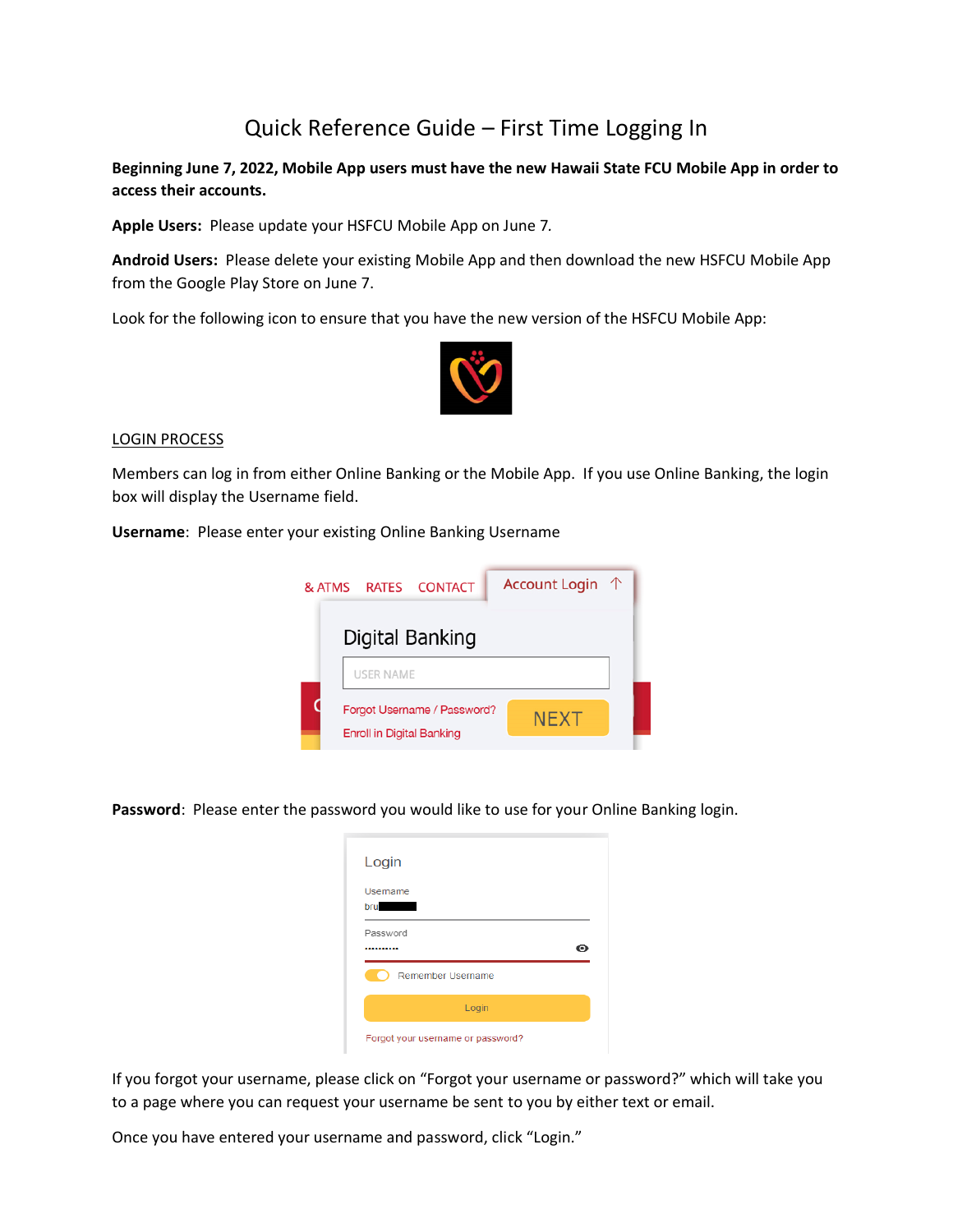#### FIRST TIME LOG IN SET-UP

In order to verify your identity and set-up your profile in the new Digital Banking system, you will need to complete four steps:

## **1. Personal Info**:

To verify that you are the owner of the Digital Banking account, please enter the Last 4 digits of your Social Security Number (SSN) or Employer Identification Number (EIN) AND the zip code of your Primary Address (Mailing Address). When completed, click "Continue."

# **Welcome Back**

Updates have been made to digital banking. Please verify your identity and update your password.

| $\mathbf{1}$<br>Personal<br>Info | 2<br>Authenticate Select New | 3 | 4<br>Legal<br>Password Agreements |          |  |
|----------------------------------|------------------------------|---|-----------------------------------|----------|--|
| Last 4 digits of SSN             |                              |   |                                   | ZIP Code |  |
| $$                               |                              |   | ◉                                 | 961      |  |
|                                  |                              |   |                                   |          |  |
|                                  | Continue                     |   |                                   |          |  |

## **2. Authenticate:**

The next step requires authentication via a six-digit One Time Passcode. Please select the delivery method to receive your One Time Passcode, e.g. via Text Message, Voice Message, Email or From Call Center.

| <b>Security Validation</b>      |                                                                                                              |
|---------------------------------|--------------------------------------------------------------------------------------------------------------|
| the 6-digit number to continue. | To protect the security of your account please select a delivery method for your validation code, then enter |
| Delivery Method<br>$\check{ }$  |                                                                                                              |
| Text Message                    |                                                                                                              |
| Voice Message                   |                                                                                                              |
| Email                           |                                                                                                              |
| From Call Center                |                                                                                                              |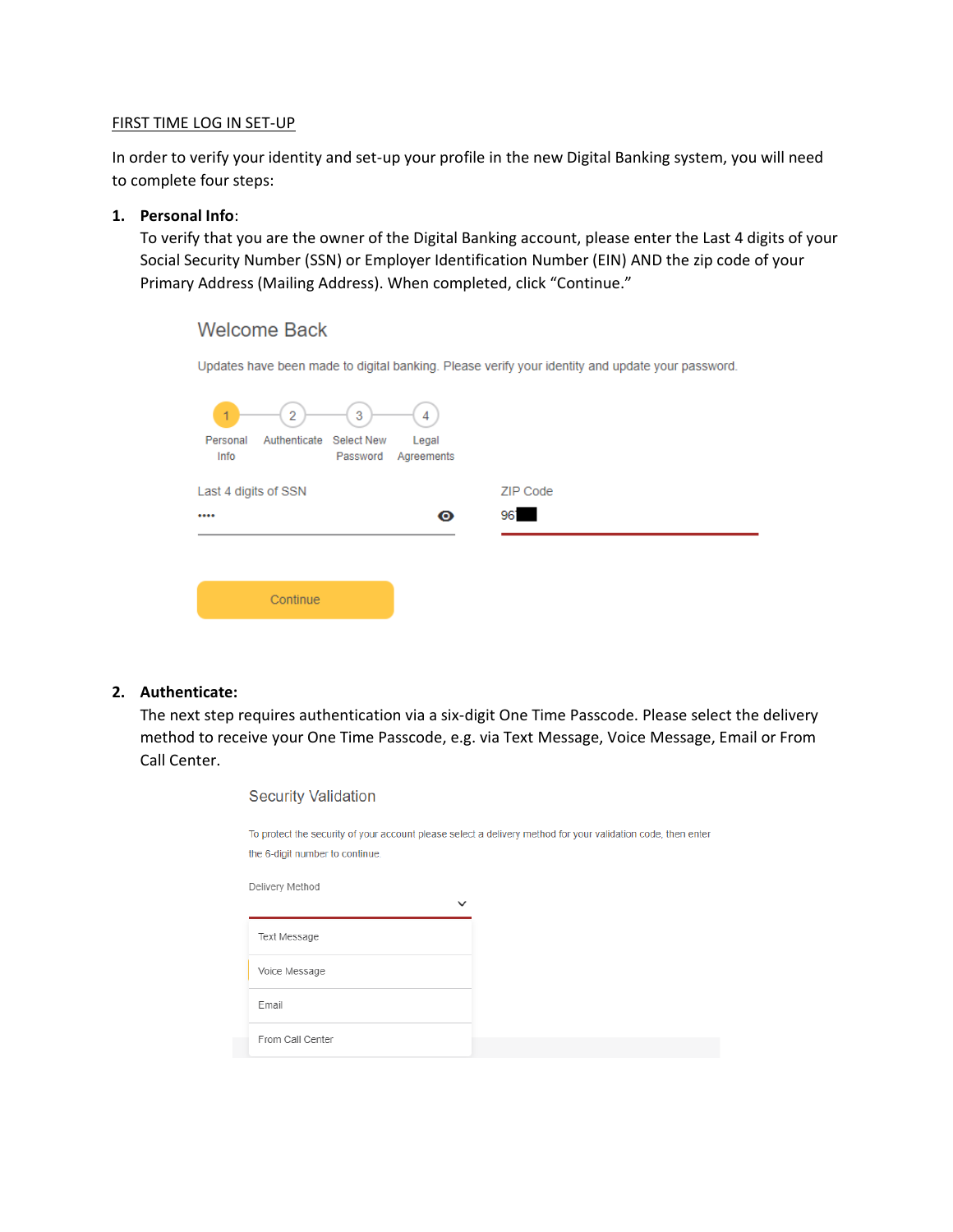## Once you receive your One Time Passcode via the method you selected, please enter it into the Verification Code field and click "Next."

| Updates have been made to digital banking. Please verify your identity and update your password.                                     |                         |  |
|--------------------------------------------------------------------------------------------------------------------------------------|-------------------------|--|
| 3<br>4<br>Authenticate Select New<br>Personal<br>Legal<br>Password<br>Agreements<br>Info                                             |                         |  |
| <b>Security Validation</b>                                                                                                           |                         |  |
| To protect the security of your account, please enter the 6-digit Verification Code below, and then click on<br>the Validate button. |                         |  |
| Delivery Method                                                                                                                      | Email                   |  |
| Email                                                                                                                                | ****e@hsfcu.com         |  |
| Verification Code                                                                                                                    | <b>Request New Code</b> |  |
| <b>Next</b>                                                                                                                          |                         |  |

#### **3. Select New Password:**

You may use your existing Online Banking password as long as it meets the minimum password requirements:

- Must be 8 32 characters in length;
- Must contain at least 3 out of 4 requirements below:
	- o Uppercase letter(s)
	- o Lowercase letter(s)
	- o Number(s)
	- o Special Characters (ex: !, ?, or @)

Passwords cannot contain part of your username or individual name. Some passwords that meet the above requirements may be rejected if they are considered "commonly used" e.g., Jd123456! (Member's Name is John Doe). Once you've created your new password, click "Set Password."

| Personal<br>Authenticate Select New<br>Legal<br>Info<br>Password<br>Agreements |  |
|--------------------------------------------------------------------------------|--|
| Please create a new password                                                   |  |
| New Password<br>                                                               |  |
| Password Strength: : Strong<br>అ                                               |  |
|                                                                                |  |
| Confirm Password                                                               |  |

Must contain between 8 to 32 characters and have at least 3 out of 4 of the following: an uppercase letter, a lowercase letter, a number or a special character. Password cannot contain part of the username or your individual name

| Set Password |  |
|--------------|--|
|--------------|--|